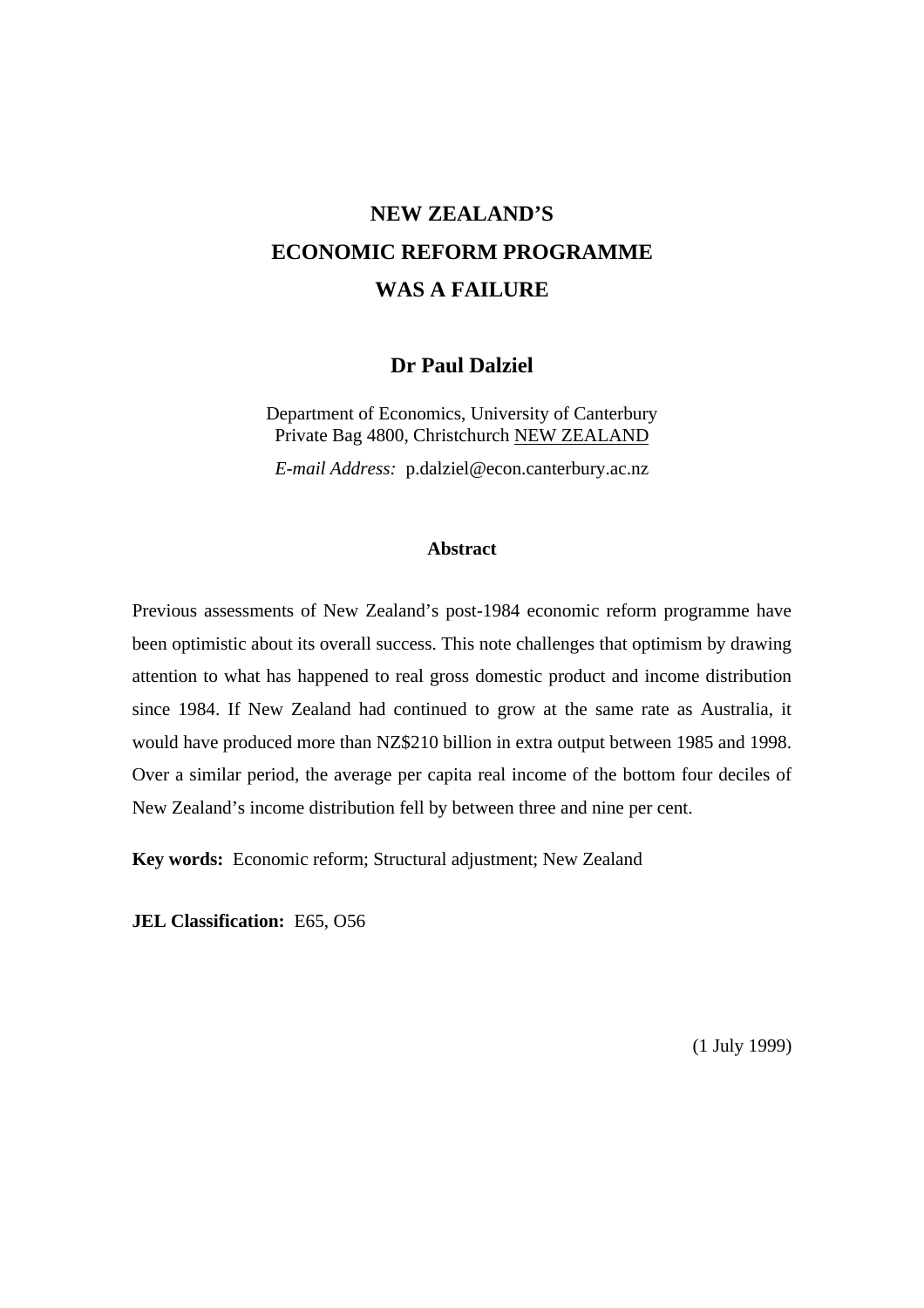# **NEW ZEALAND'S ECONOMIC REFORM PROGRAMME WAS A FAILURE**

For fifty years after the election of its first Labour Government in November 1935, New Zealand's economic policy was based on strong State involvement either as a dominant supplier or heavy-handed regulator in virtually every sector of the economy. This approach reached a peak during 'the Muldoon years' (1975-1984) when new government policies included a large expansion of the country's tax-funded superannuation scheme, price subsidies for agriculture, extended tax concessions for manufactured exports, several 'Think Big' construction projects in the energy sector, and a general freeze on all incomes and prices in June 1982 that lasted nearly two years. The July 1984 election, however, produced a new government committed to 'comprehensive economic and social reform' (Douglas, 1984, p. 26). During the next six years Muldoonism was swept away: interest rate controls were removed, agricultural subsidies were phased out, New Zealand moved to a floating exchange rate regime, monetary policy was given a single statutory objective of maintaining price stability, detailed industrial and occupational regulations were replaced by a generic commitment to competitive markets, import quotas and tariffs were eliminated or reduced, public sector management was reformed, trading departments were converted into State-owned enterprises with a clear commercial focus, and a programme of selling State assets to the private sector was commenced. A change of government in October 1990 gave a further impetus: from 1 April 1991, social welfare income entitlements were cut by \$1.3 billion (1.7 per cent of gross domestic product); and on 15 May that year New Zealand's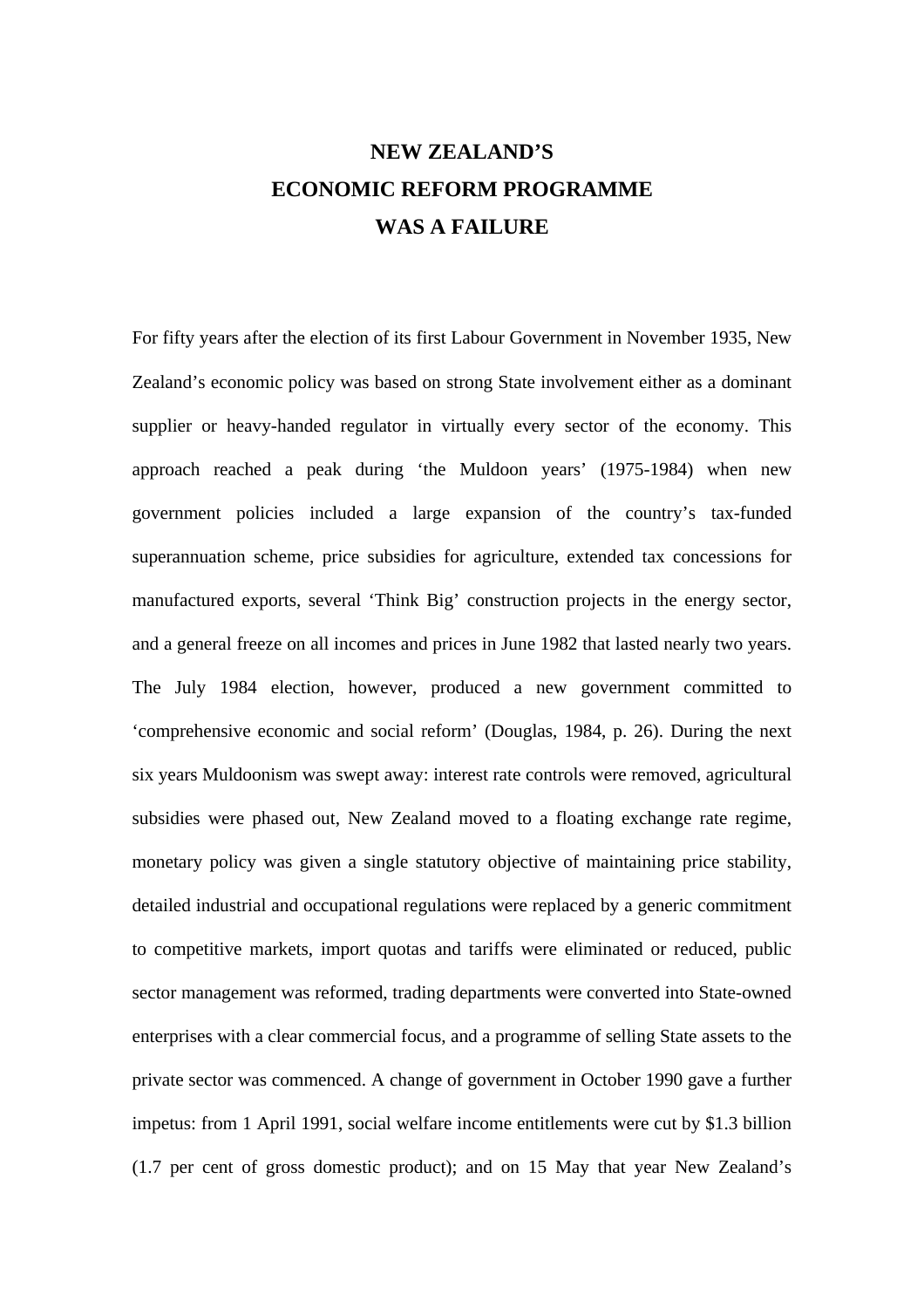#### *New Zealand's Economic Reform Programme Was A Failure*

system of industrial relations was transformed by the Employment Contracts Act 1991, designed to promote an efficient labour market by preventing employers or employees from imposing a collective agreement without the other party's consent. The government's accounts—now required by law to adopt generally accepted accounting practice—moved into surplus from 1993/94, allowing the government to pay off all its overseas debt and introduce two rounds of significant tax cuts in 1996 and 1998.

Without doubt, these reforms amounted to 'one of the most radical market liberalisation programmes initiated anywhere in the world' (Massey, 1995, p. xii; see also Evans et al, 1996, Henderson, 1996, Silverstone et al, 1996, p. 19, Brash, 1998, and Dalziel and Lattimore, 1999). Perhaps because the reforms were so comprehensively based on market principles, economists have generally evaluated the overall programme very favourably.<sup>1</sup> Evans et al. (1996, p. 1895), for example, concluded their survey in the authoritative *Journal of Economic Literature* with the following paragraph:

The success of the reforms to date has strengthened support for free-trade policies within New Zealand's business community, perhaps to an unusual degree by OECD standards. Many of the lessons from the New Zealand experiences are worthy of emulation by other countries. Others, like its tardy labor market deregulation, provides a cautionary note. After decades of policy errors and investment blunders, New Zealand appears to have finally diagnosed its predicament appropriately and is on a trajectory to maintain its economy as a consistent high performer among the OECD. New Zealand once again appears to be emerging as a laboratory from which results will animate economic debate and policy throughout the world.

Other major surveys have been more cautious, but still optimistic. Massey (1995, p. 203) recognised 'significant short-term costs in terms of output and employment losses,

- 2 -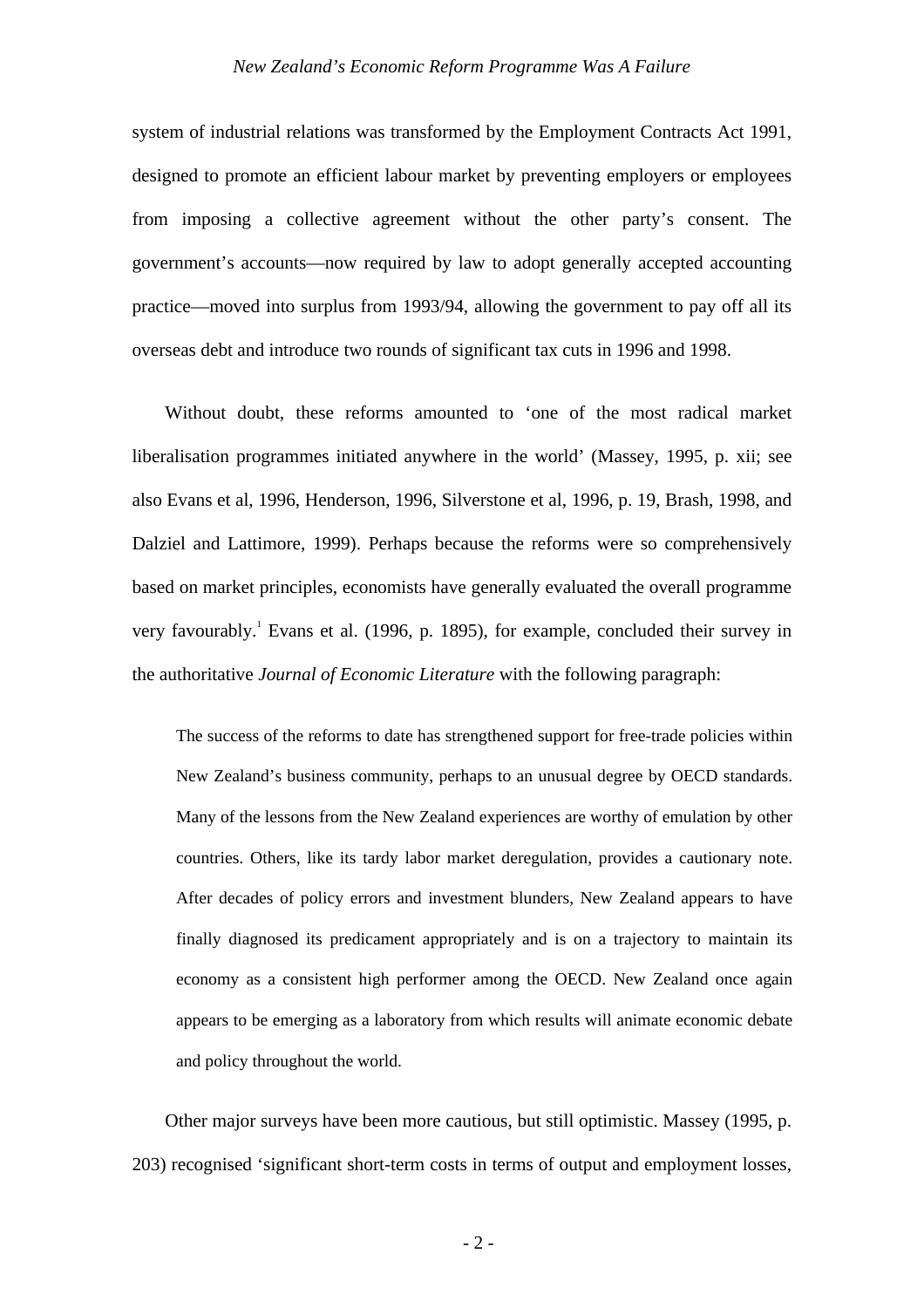while the benefits took much longer than expected to materialise', but suggested 'a number of grounds for optimism', concluding overall that 'it appears … New Zealand is now a more internationally competitive and dynamic economy as a result of the reform programme.' Silverstone et al. (1996, p. 21) considered 'it is still too early to conclude firmly whether New Zealand's improved economic performance is sustainable' but expressed 'cautious optimism that this is the case, and that employment growth, improvements in income distribution, continuing operating efficiencies and price stability are all possible simultaneously with sustained economic growth'. Their view was based on a study by Hall (1996, p. 64 and p. 68) in the same volume, which found 'insufficient evidence to conclude that New Zealand's growth performance in the ten years since 1984 [was] both significantly and sustainably higher than the previous decade' but 'suggested that on balance there is scope for cautious optimism on the sustainability of New Zealand's recently improved economic growth'.

The purpose of this note is to challenge this optimism by drawing attention to what happened to real gross domestic product (GDP) and income distribution in New Zealand after 1984. This is important, because as the governor of the Reserve Bank of New Zealand has recently reminded us, the purpose of the reforms was not 'to test some abstract theory, [but] to improve the social and economic outcomes for all New Zealanders' (Brash, 1998, p. 166). Thus the ultimate test is not the extent to which each reform coincided with a particular economic model, but the extent to which all New Zealanders are now better off as a result of the overall programme. Is it the case, for example, that real GDP is higher than would have been likely under plausible alternative policies, and is it the case that all households are better off than before the reforms.<sup>2</sup> This note provides evidence that the answer to both questions is clearly 'no'.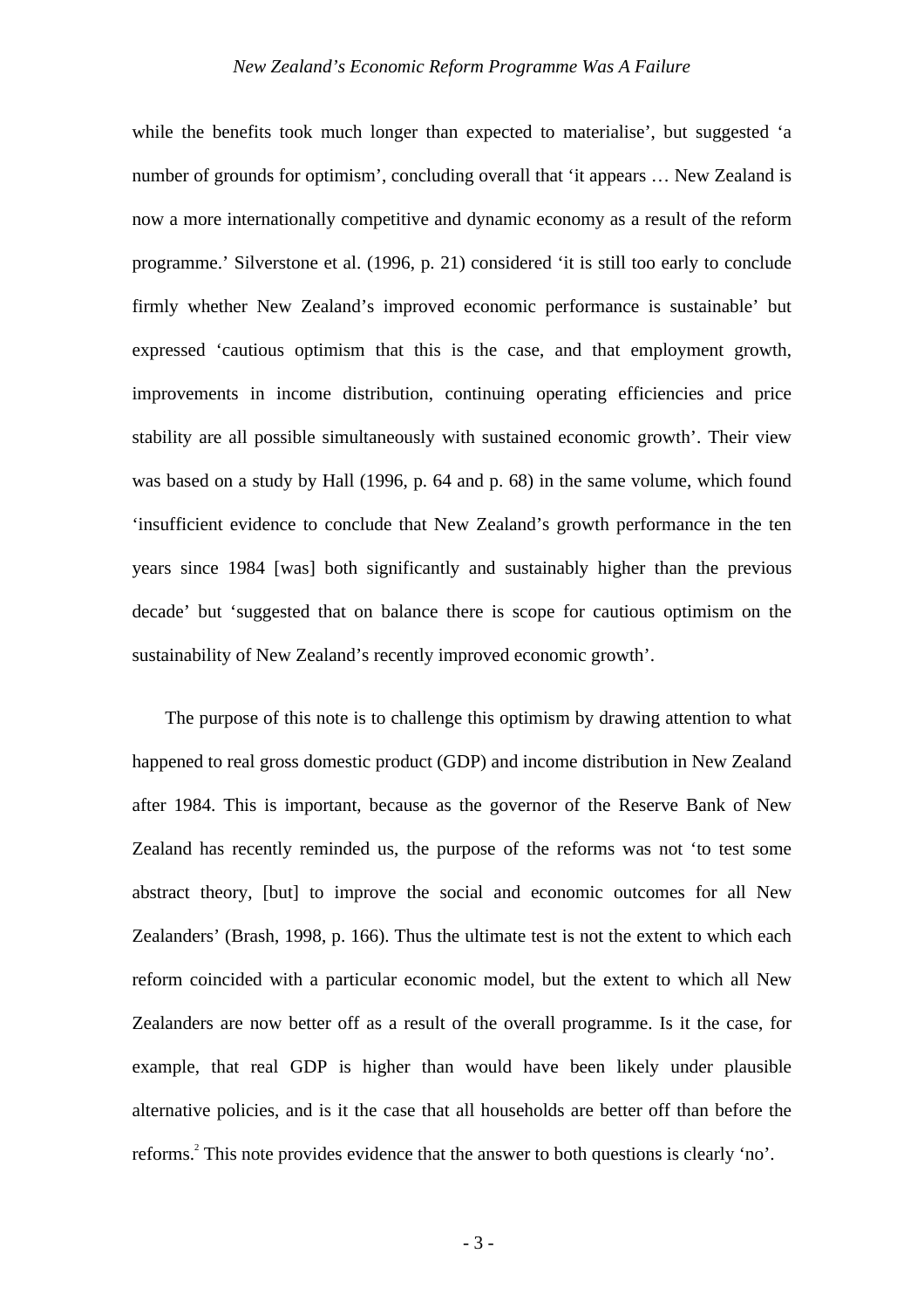Debates within New Zealand about the impact of the reform programme on growth have been hindered by disagreement about what is a reasonable counterfactual for production if the reforms had not taken place (see for example, the exchange between Dalziel, 1998, and Evans et al, 1998). Brash (1998, p. 164) again provides a succinct description of the problem and an example of the solution that is widely adopted.

Given that nobody can be absolutely certain how New Zealand's economy would have evolved in the absence of the reforms, it is, of course, impossible to be too dogmatic on the question of whether they have 'worked'. But I have not the slightest doubt that the reforms 'worked' in comparison to a situation where we tried to continue with the policies of the late seventies and early eighties, with extensive protection, subsidies, price and wage controls, high inflation, large fiscal deficits and all the rest.

The difficulty with this solution—and with all attempts to evaluate the reforms by simple comparisons of pre- and post-reform rates of growth—is that it is not plausible to suggest that New Zealand would have engaged in *no* reforms had it not embraced the comprehensive programme adopted after 1984. As the then head of the Economics and Statistics Department of the Organisation for Economic Cooperation and Development (OECD) has observed, 'at different stages from the late 1970s onwards, and to an extent that few people anticipated before the event, governments in all [OECD] countries chose to follow broadly a path of market-oriented economic reform' (Henderson, 1996, pp. 7-8). The decision to initiate reforms is not what marked New Zealand's reform programme as unique, but rather its *extent*, as Henderson (1996, p. 13) goes on to explain:

In no other OECD country has there been so systematic an attempt at the same time (1) to redefine and limit the role of government, and (2) to make public agencies and their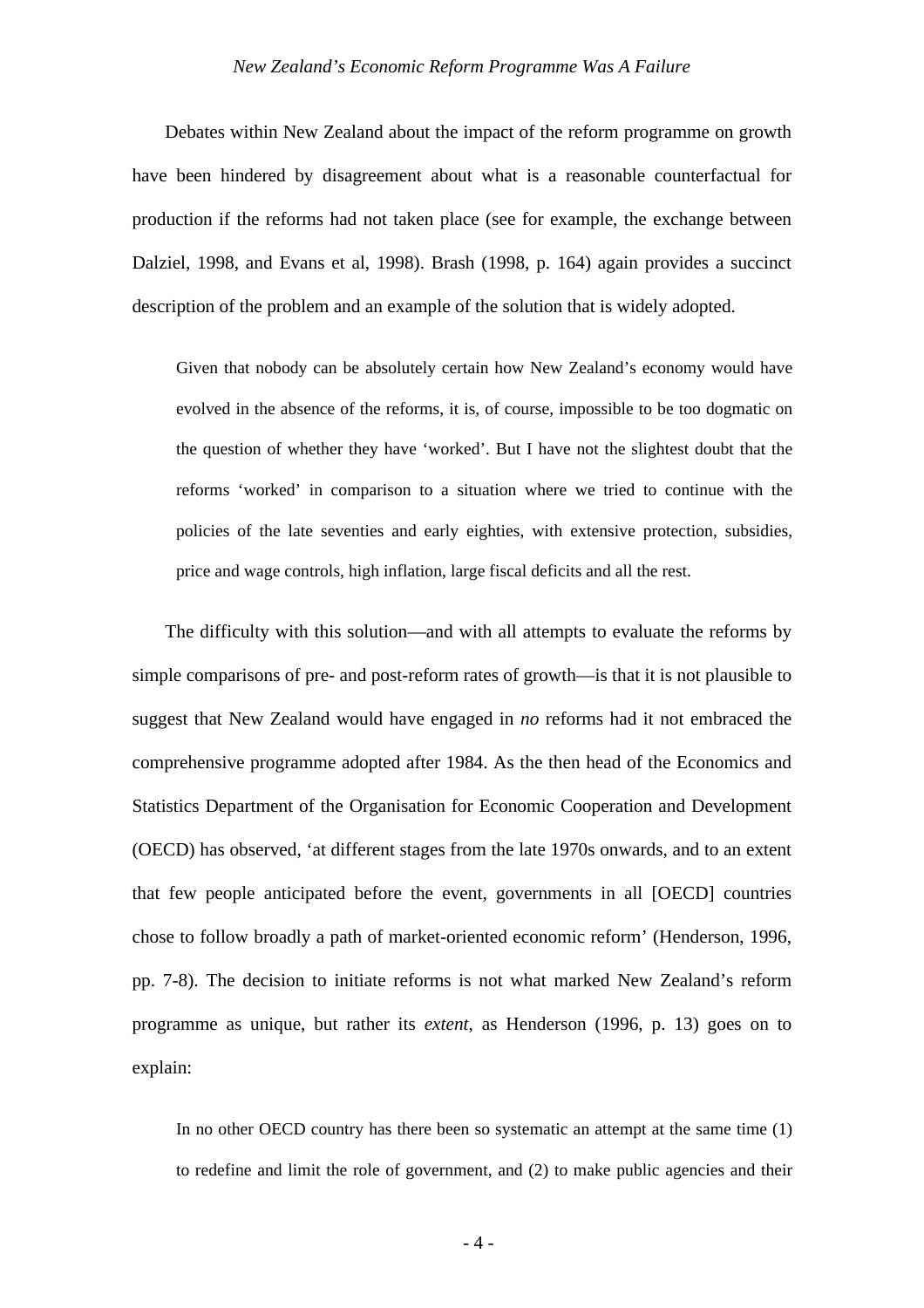operations more effective, more transparent, and more accountable. It is this important extra dimension, as well as the range and scope of reforms that have more obvious counterparts elsewhere, that gives the New Zealand programme its special character.

The question to ask, therefore, is what might have happened if New Zealand had implemented reforms on a smaller scale more commonly accepted in the rest of the OECD? It is impossible to give a precise answer to such a question, of course, but it turns out that a clear qualitative statement can be suggested by comparing the growth rates of New Zealand and Australia between 1978 and 1998. These data reveal a striking similarity between the two countries' GDP paths (adjusted to a common scale) for the years before 1984, and an equally striking divergence after 1984 that shows no signs of closing fourteen years later. The cumulative gap after 1984 is enormous: if New Zealand had continued to grow at approximately the same rate as Australia (as it did between 1978 and 1984), it would have produced extra output between 1985 and 1998 amounting to more than NZ\$210 billion in 1995/96 prices, or well over *twice* New Zealand's total GDP in 1998.

There is a more general acceptance in New Zealand that income distribution widened over the course of the reform programme, and that this led to increased poverty among some low income households.<sup>3</sup> Global trends undoubtedly contributed to this widening (see, for example, the discussion in Easton, 1996), but again the extent of the gap is so great—and the outcome so contrary to the stated objectives of the reforms that it is again clear that the reform programme has failed by its own criteria. The second part of this note shows that the bottom four deciles of the income distribution saw their average per capita income fall by more than three per cent in real terms between 1984 and 1996, with the poorest decile losing nearly nine per cent.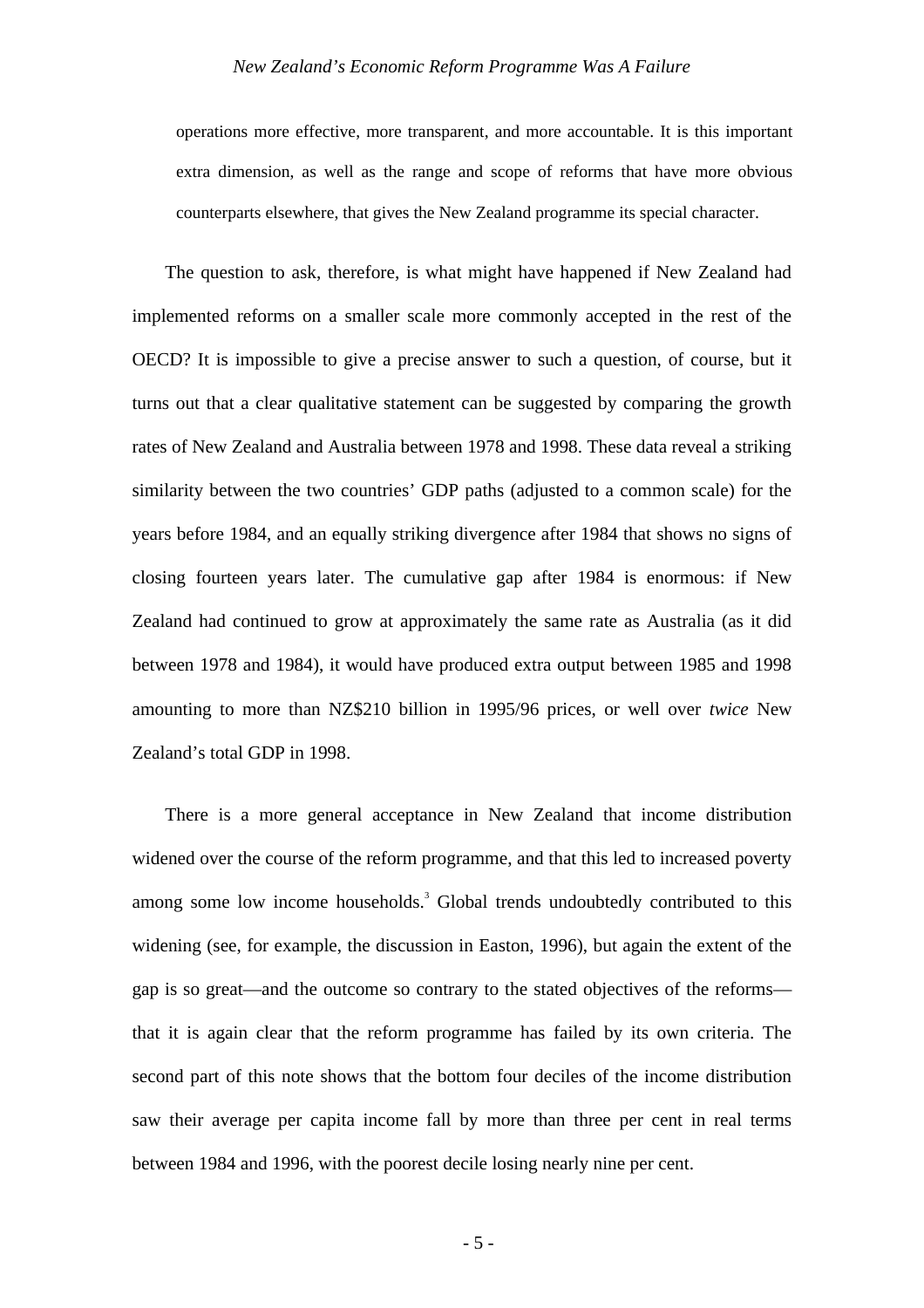The paper concludes, therefore, with a cautionary note. The lesson from New Zealand is that its 'big bang' economic reform programme involved an enormous sacrifice of output during the late 1980s that showed no sign of being compensated for by higher growth rates in the 1990s. Further, the impact of this poor growth performance fell most heavily on the lower end of the income distribution, creating problems of poverty and social exclusion that New Zealand thought it had banished in the 1970s. In short, the price of radical market liberalisation in New Zealand was very high and was generally paid by those least able to afford it.

#### **Real Gross Domestic Product, 1978 - 1998**

Figure 1 shows quarterly seasonally adjusted real Gross Domestic Product for Australia and New Zealand between 1977 and 1998, scaled so that the average value for the calendar year of 1984 equals 100.<sup>4</sup> Between 1978 and 1984, the GDP paths in Figure 1 are very close—the respective business cycles were very similar during this period, and overall the average annual growth rate of the two countries differed by only 0.2 percentage points (see Table 1). After 1984, the two series diverge. Apart from a shortlived stimulus to output provided by the introduction of the Goods and Services Tax (GST) in October 1986, New Zealand's real output remained virtually static until the end of 1992, at which point it was only 3.2 per cent higher than in 1984. The comparable figure for Australia was 26.9 per cent, although Australia also experienced recession in 1991. After 1992, both economies recovered, and for just over two years New Zealand grew more quickly than Australia (from December 1993 to December 1995). This turned out to be temporary, however. Australia continued to grow by between three and five per cent on an annual basis every quarter during the last three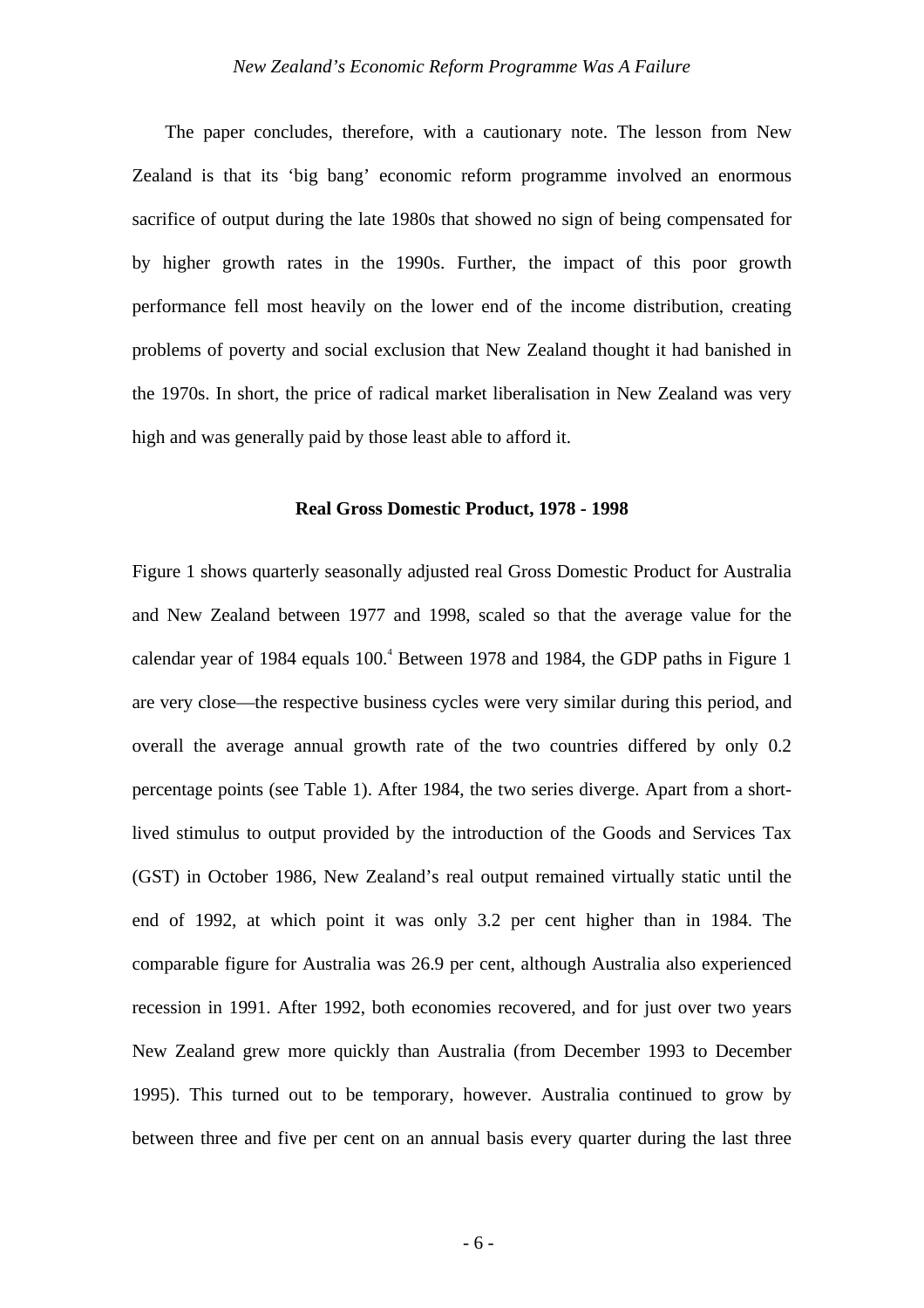years of the sample, but New Zealand's growth rate slowed considerably and slipped into recession in the first half of 1998.

#### **Figure 1**





Source: Australian Bureau of Statistics and Statistics New Zealand.

Table 1 breaks down the growth data for the two countries into three periods. The first period is the six years immediately before the reforms (1978 to 1984). During this period the average annual growth rate for New Zealand (2.7 per cent) was comparable to that of Australia (2.9 per cent). The second period coincides with the transition stage of New Zealand's economic reform programme. Between 1984 and 1992, Australia maintained an average annual rate of 3.0 per cent, while New Zealand's rate was only 0.4 per cent (that is, less than one half of one per cent throughout these eight years). To emphasise the scale of the sacrifice implied by these data, it is possible to calculate how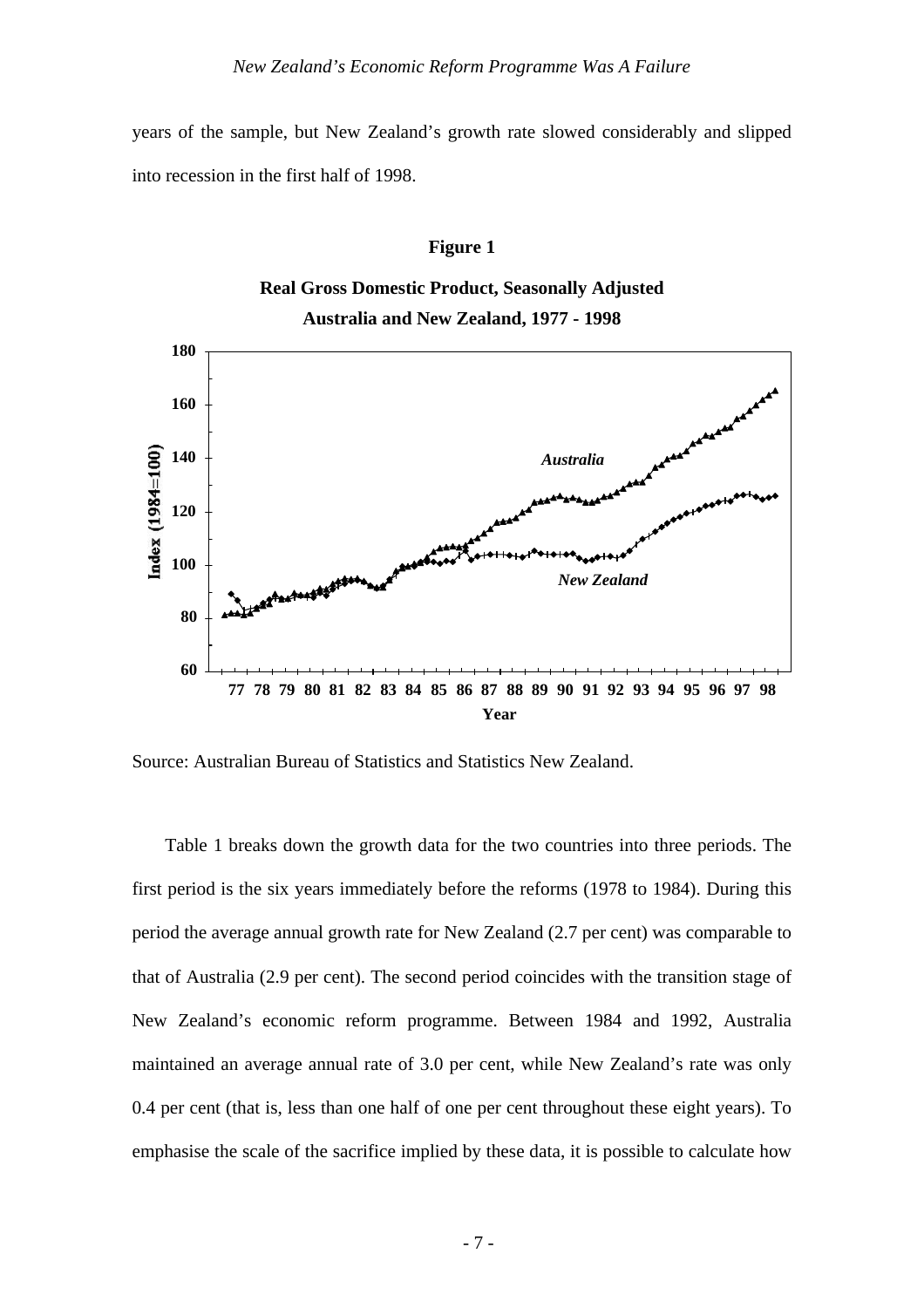much extra output New Zealand would have produced over this period if it had followed the same growth path as Australia: NZ\$89,282 million (measured in 1995/96 dollars). Further, its level of real GDP in 1992 would have been more than one-fifth higher than it was in fact.

#### **Table 1**

# **Average Growth Rates Australia and New Zealand, 1978 - 1998**

| <b>Period</b> | <b>Australia</b> | <b>New Zealand</b> |
|---------------|------------------|--------------------|
| 1978 - 1984   | 2.94             | 2.71               |
| 1984 - 1992   | 3.02             | 0.40               |
| 1992 - 1998   | 4.24             | 3.30               |

Source: Calculated from Figure 1 data.

The third period coincides with New Zealand's recovery. The architects of the reform programme recognised that there would be 'short-term pain before long-term gain' (see especially Economic Monitoring Group, 1989, pp. 25-28), and New Zealand's economic growth rate did bounce back after 1992 to be 3.3 per cent on average between 1992 and 1998. This is well above the 2.7 per cent achieved in the six years before the reforms began, which perhaps explains why commentators have generally been optimistic about the final success of the reforms. Table 1 shows, however, that this improved growth performance was almost a full percentage point *lower* than Australia achieved during the same period, in part because New Zealand demonstrated considerably less resilience than Australia after its first major international shock in the post-reform period (the Asia currency crisis beginning in July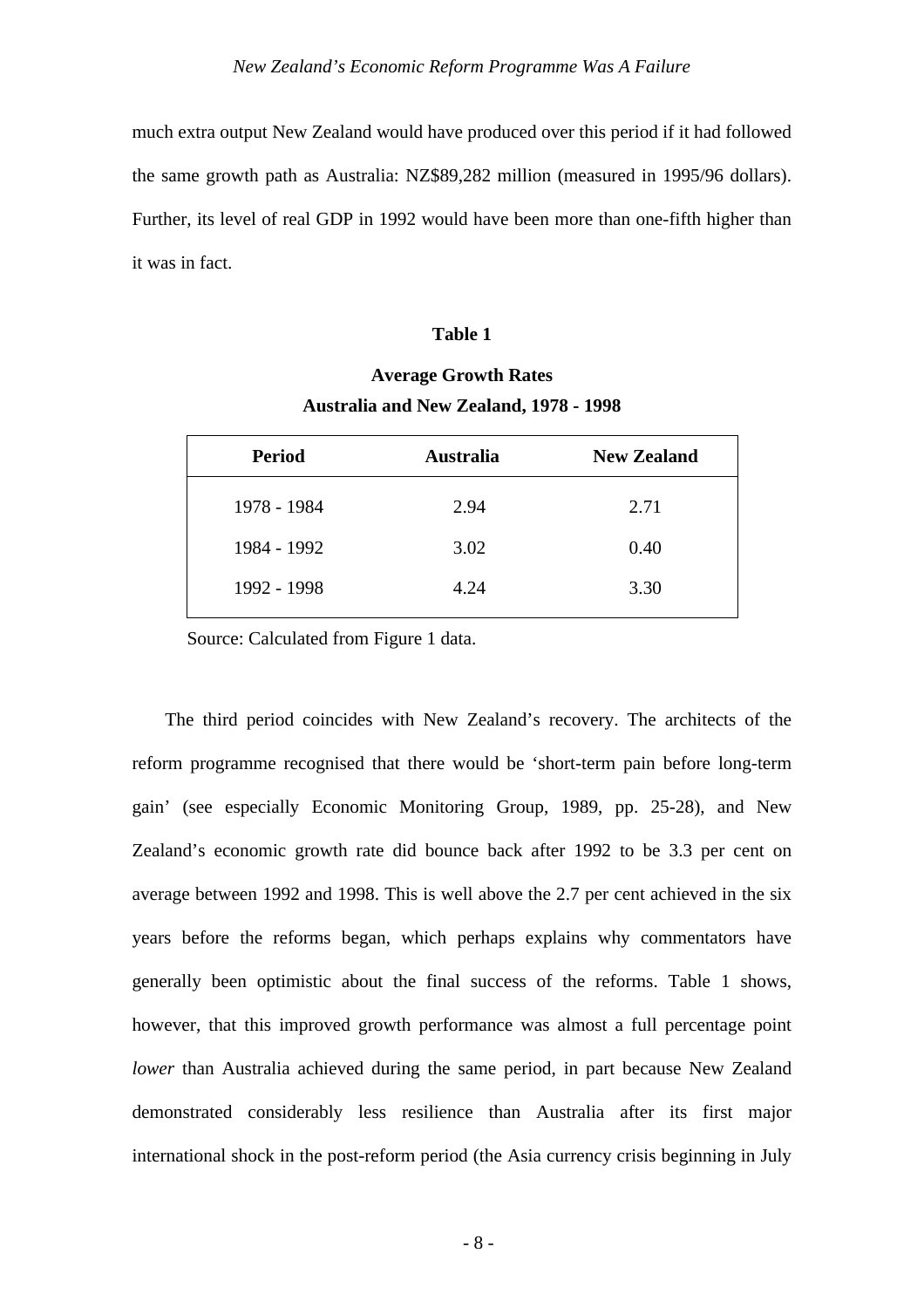1997).<sup>5</sup> This means that the vertical gap between the two series in Figure 1 has increased further to reach 29.8 per cent by 1998. Summing up this gap over the entire post-reform period, it is possible to say that if New Zealand had followed the same growth path as Australia did after 1984 it would have produced extra output between 1985 and 1998 amounting to NZ\$214,695 million in 1995/96 dollars.

The point about this statistic, of course, is that it is enormous—equivalent to 2.25 times New Zealand's total gross domestic product in the calendar year of 1998. It would be unreasonable to place all the blame for this dismal performance at the door of the reforms—but even if only half of this lost production was due to 'the special character of New Zealand's reform programme', it still amounts to more than a year's worth of income having been sacrificed.

#### **Income Distribution, 1984 - 1996**

The previous section has described how New Zealand appears to have sacrificed a very large amount of aggregate income after 1984 compared to its nearest OECD neighbour. This section supplements that analysis with an examination of how New Zealand's income distribution changed between 1984 and 1996, drawing on a recent paper by Podder and Chatterjee (1998). Podder and Chatterjee used unit record data from Statistics New Zealand's Household Economic Survey (HES) to show that the Gini coefficient of income inequality increased in New Zealand from 0.353 in 1983/84 to 0.404 in 1995/96. Their study was interested in documenting changes in the income shares, but for the purposes of this paper it is necessary also to calculate the changes in the absolute average income received by each decile. This is easily done using Podder and Chatterjee's decile income share data reproduced here in Table 2.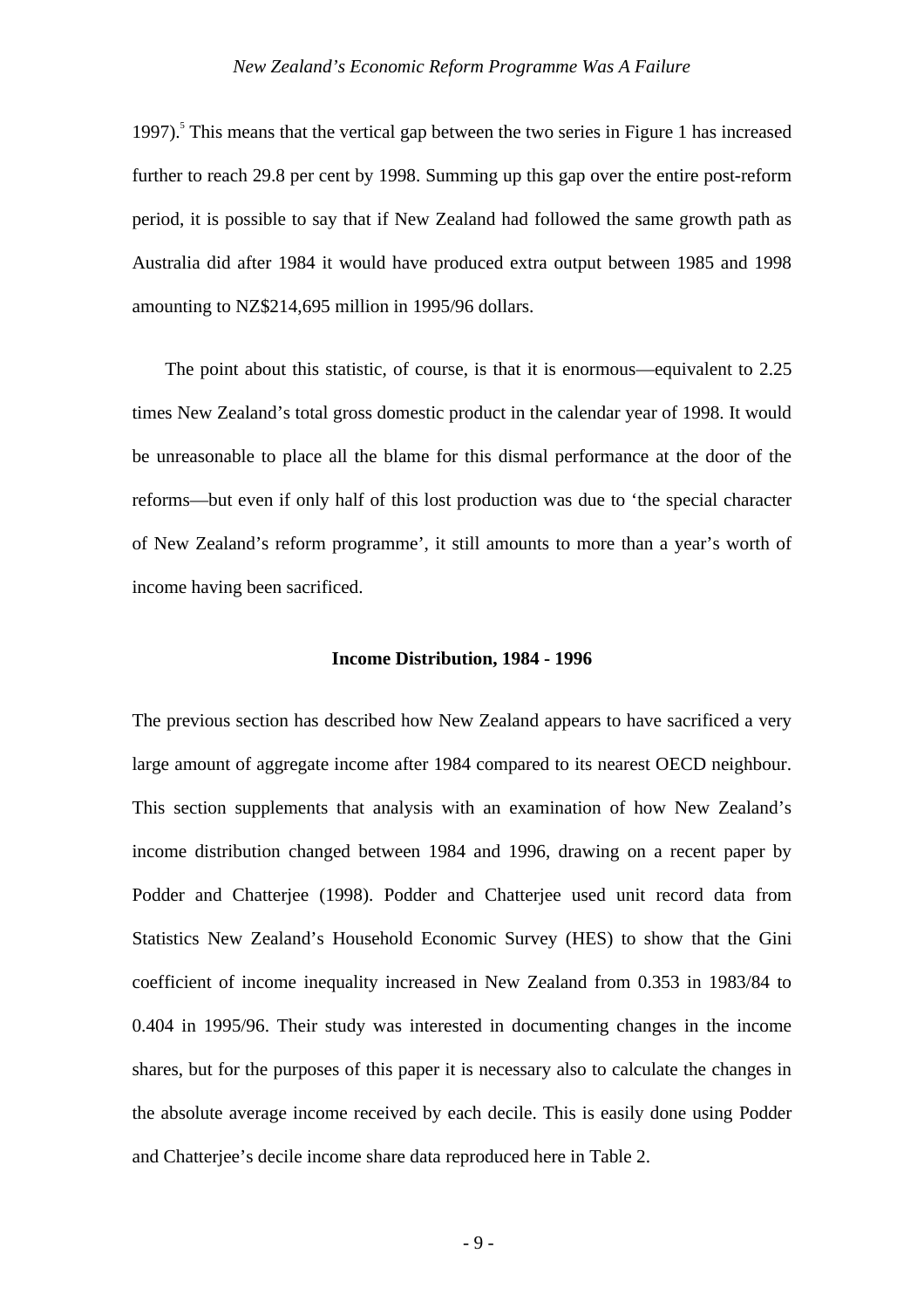Podder and Chatterjee's (1998, pp. 11-12) method involved calculating per capita income in each household which was then weighted by the number of its members when determining the deciles in Table 1. This has the effect of assigning each individual of the population with the per capita income of their household, and then ranking all individuals from lowest to highest income. If *s<sup>i</sup>* denotes the income share of decile i, *Y<sup>i</sup>* the aggregate income of all individuals in decile i, and *Y* is the aggregate income of all households, then the income share of decile i reported in Table 2 above is given by:

$$
s_i = Y_i/Y \tag{1}
$$

Denote the number of households in decile i as  $N_i$ , and total population as  $N$ . Then equation (1) can be rewritten as:

$$
s_i = \{ (Y_i/N_i)/(Y/N) \} (N_i/N) \tag{2}
$$

The first term on the right-hand-side is the average income of decile i, which will be denoted by lower case *y<sup>i</sup>* ; and the second term is aggregate per capita income, denoted *y*. The ratio  $N_i/N$  is ten per cent for each decile. Rearranging equation (2) to isolate the average income of each decile produces the following equation:

$$
y_i = s_i y/0.1 \tag{3}
$$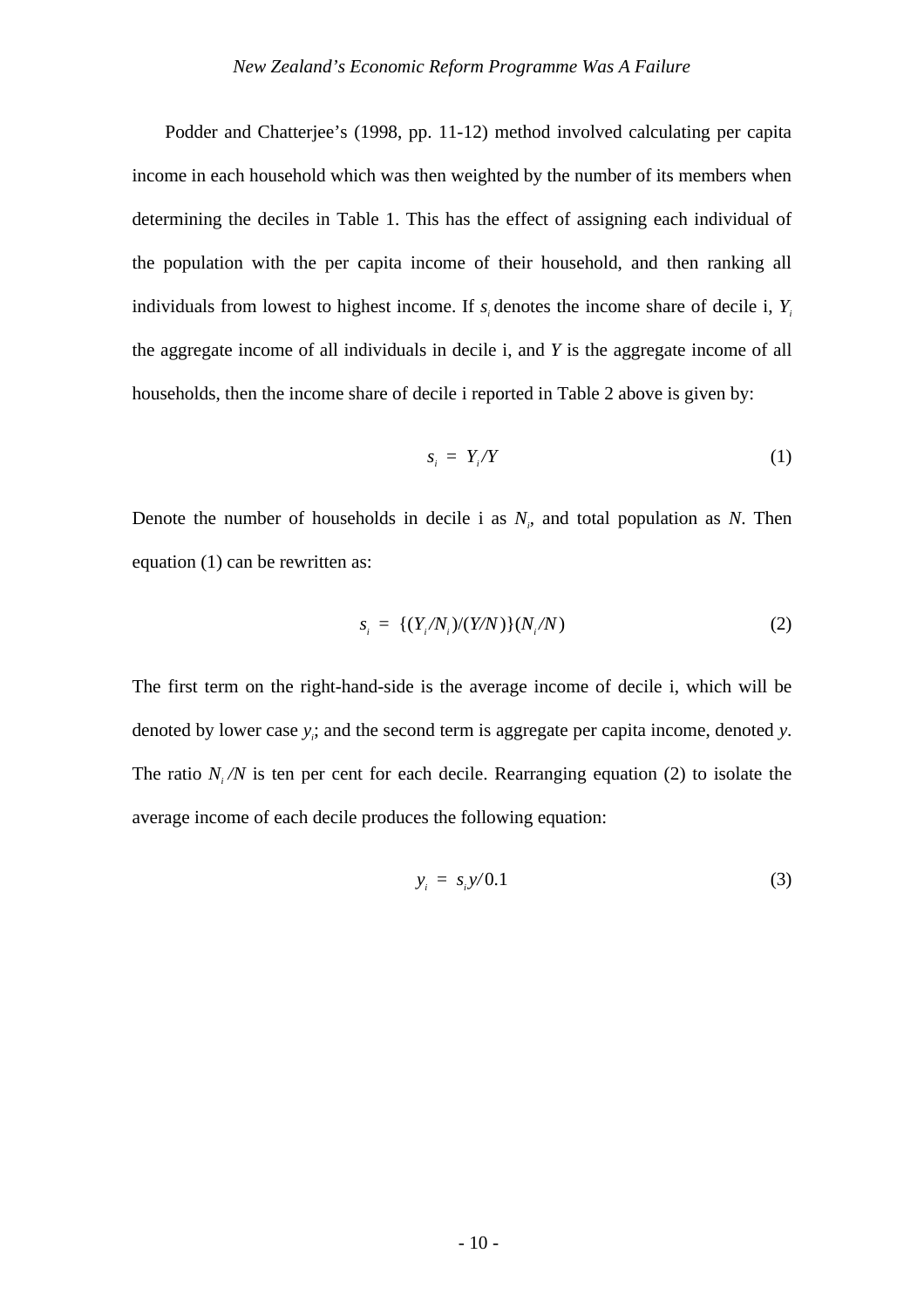#### **Table 2**

| Decile           | 1983/84<br>(Per Cent) | 1991/92<br>(Per Cent) | 1995/96<br>(Per Cent) |
|------------------|-----------------------|-----------------------|-----------------------|
| Lowest           | 2.05                  | 1.63                  | 1.71                  |
| Second           | 4.25                  | 3.87                  | 3.73                  |
| Third            | 5.45                  | 5.15                  | 4.82                  |
| Fourth           | 6.56                  | 6.27                  | 5.79                  |
| Fifth            | 7.57                  | 7.37                  | 6.88                  |
| Sixth            | 8.85                  | 8.55                  | 8.26                  |
| Seventh          | 10.55                 | 10.29                 | 10.09                 |
| Eighth           | 12.94                 | 12.85                 | 12.61                 |
| Ninth            | 16.16                 | 16.62                 | 16.47                 |
| Top 10%          | 25.62                 | 27.39                 | 29.61                 |
| Top 5%           | 15.28                 | 16.97                 | 19.04                 |
| Gini Coefficient | 0.353                 | 0.382                 | 0.404                 |

## **Shares of Aggregate Income New Zealand, 1983/84 - 1995/96**

Source: Table 1 of Podder and Chatterjee (1998, p. 14).

The next step is to calculate aggregate per capita income, *y*, for each of the three years in Podder and Chatterjee's study. Because income rather than output is being analysed, gross national product (GNP) is the more appropriate macroeconomic variable to use, rather than GDP. Table 3 presents the calculation of per capita real GNP used in this note. This statistic actually fell in value between the eight years of 1983/84 and 1991/92, confirming the substantial sacrifice made during the reforms. By 1995/96, it had recovered to be 9.4 per cent above its 1983/84 value.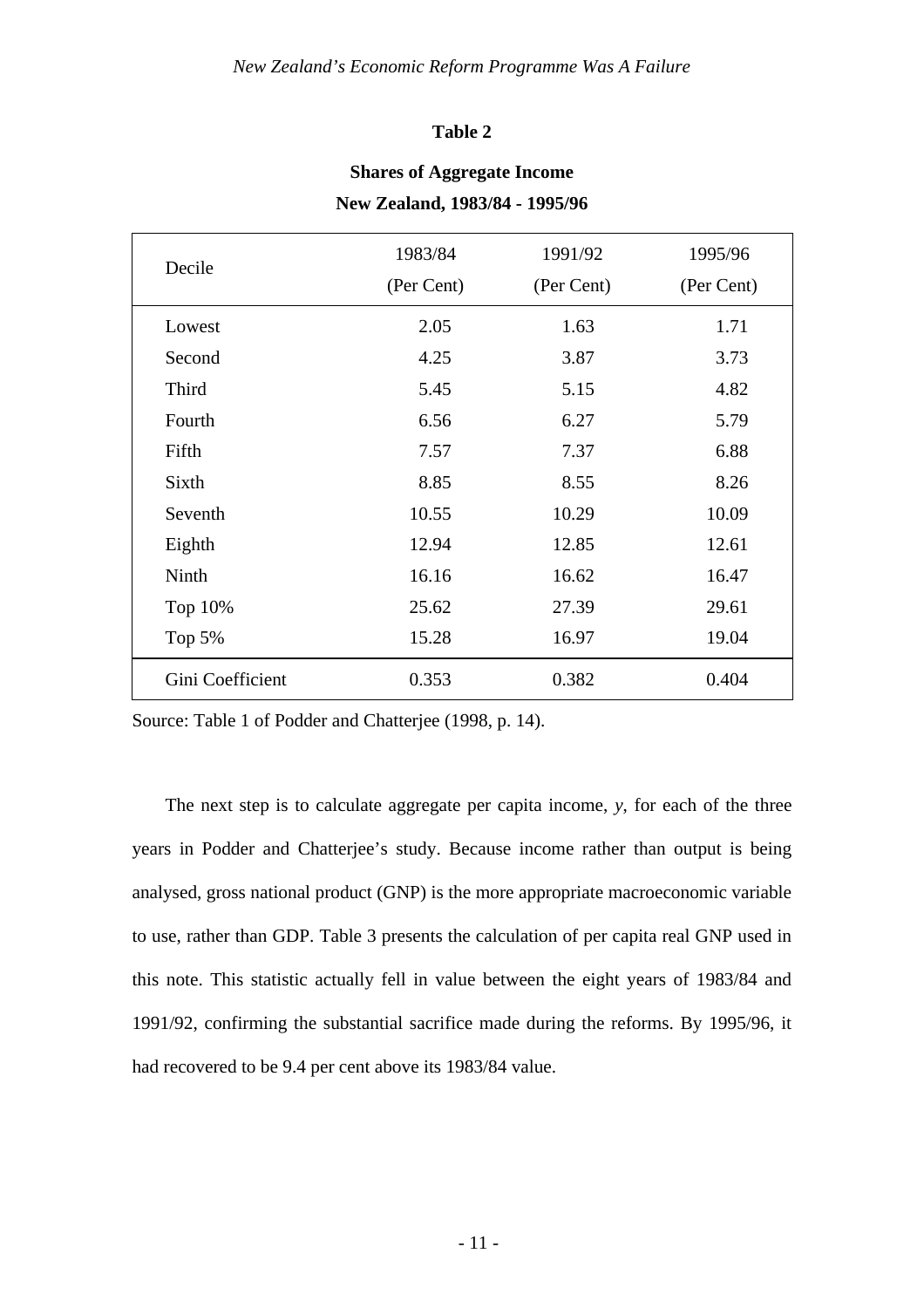#### **Table 3**

## **Per Capita Real Gross National Product New Zealand, 1983/84 - 1995/96**

|                                      | 1983/84 | 1991/92 | 1995/96 |
|--------------------------------------|---------|---------|---------|
| Gross National Product (GNP) (NZ\$m) | 33,564  | 67,853  | 85,734  |
| GDP Deflator $(1991/92 = 100)$       | 51.55   | 100.00  | 108.05  |
| Real GNP (1995/96NZ\$m)              | 70,356  | 73,314  | 85,734  |
| Mean Population (Thousands)          | 3,231   | 3,416   | 3,597   |
| Per Capita Real GNP (1995/96NZ\$)    | 21,778  | 21,462  | 23,833  |

Sources: Row 1 comes from Statistics New Zealand's INFOS series SNBA.SA9. Row 2 comes from Dalziel and Lattimore (1999). Row 3 is calculated from Rows 1 and 2. Row 4 comes from Statistics New Zealand's INFOS series DPEA.SBIC. The final row is calculated from Rows 3 and 4.

Table 4 presents the changes in average real incomes calculated using equation 3 and the data in Tables 2 and 3. There was a substantial shift in New Zealand's income distribution during the reform period. First, there was a large loss of income suffered by the lowest income deciles during the depths of the recession in the early 1990s. The average income of the lowest decile in 1991/92 was 21.6 per cent lower than in 1983/84, and that of the second decile was 10.3 per cent lower. These two groups shared in the post 1991/92 recovery, but by 1995/96 their average incomes were still 8.7 and 4.0 per cent lower than in 1983/84. Second, half of the New Zealand population had lower real incomes in 1995/96 than they had before the start of the reforms, and for 40 per cent of the population the loss of income was greater than 3 per cent. These data support reports by a wide variety of church and other community groups in New Zealand during the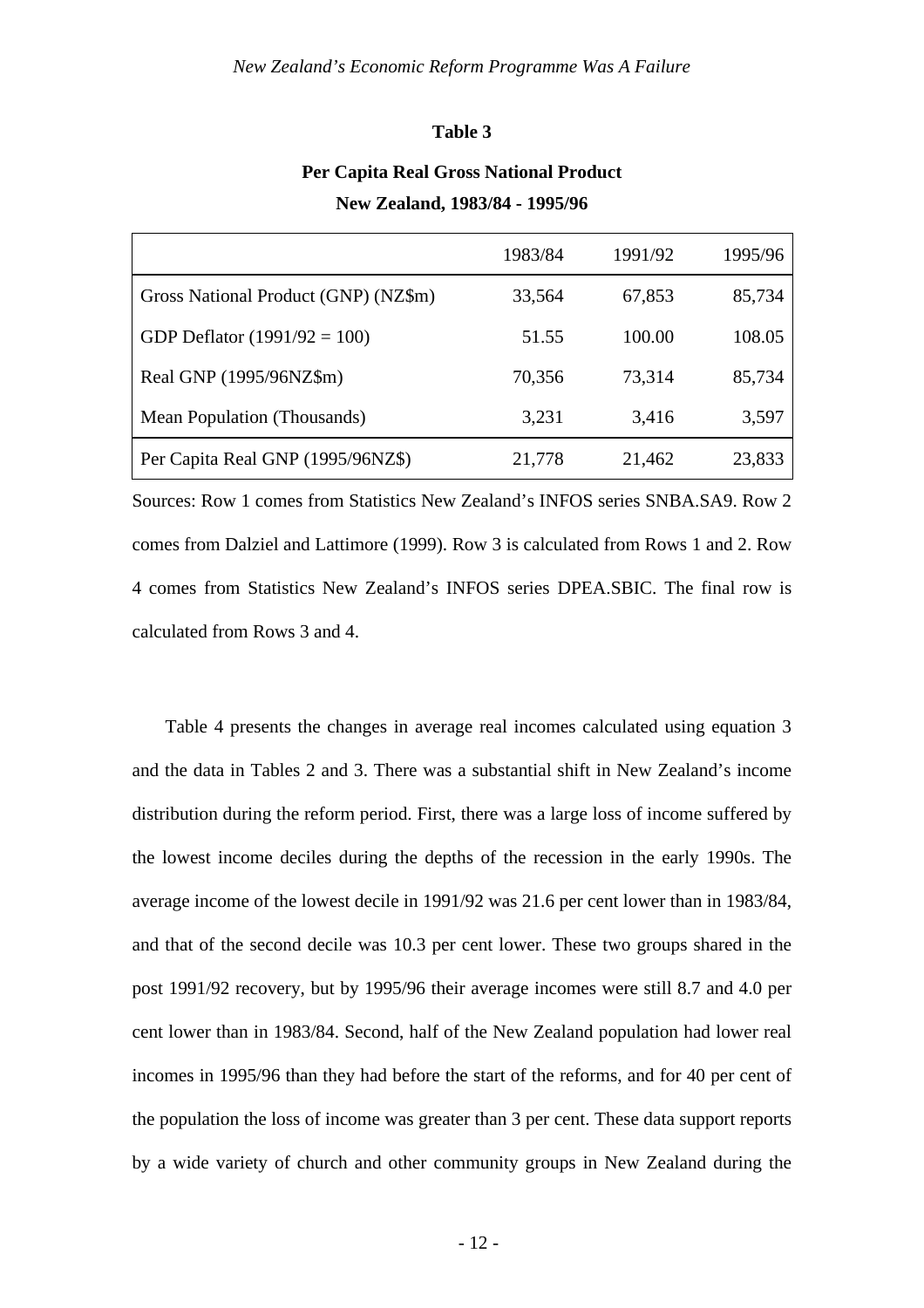1990s that poverty and social exclusion have caused widespread problems, particularly among low income households with children. Finally, Table 4 shows that large gains were made by the richest households in New Zealand during the recovery that peaked in 1995/96. Compared to 1983/84, the average income of the top ten per cent of households had increased by more than one-quarter (26.5 per cent) and of the top five per cent by more than one-third (36.4 per cent).

### **Table 4**

| Decile  | 1983/84,<br>measured in<br>1995/96\$ | 1991/92,<br>measured in<br>1995/96\$ | Percentage<br>change from<br>1983/84 | 1995/96,<br>measured in<br>1995/96\$ | Percentage<br>change from<br>1983/84 |
|---------|--------------------------------------|--------------------------------------|--------------------------------------|--------------------------------------|--------------------------------------|
| Lowest  | 4,464                                | 3,498                                | $-21.64$                             | 4,075                                | $-8.71$                              |
| Second  | 9,256                                | 8,306                                | $-10.26$                             | 8,890                                | $-3.95$                              |
| Third   | 11,869                               | 11,053                               | $-6.88$                              | 11,487                               | $-3.21$                              |
| Fourth  | 14,286                               | 13,457                               | $-5.81$                              | 13,799                               | $-3.41$                              |
| Fifth   | 16,486                               | 15,817                               | $-4.06$                              | 16,397                               | $-0.54$                              |
| Sixth   | 19,273                               | 18,350                               | $-4.79$                              | 19,686                               | 2.14                                 |
| Seventh | 22,976                               | 22,084                               | $-3.88$                              | 24,047                               | 4.66                                 |
| Eighth  | 28,181                               | 27,578                               | $-2.14$                              | 30,053                               | 6.65                                 |
| Ninth   | 35,193                               | 35,670                               | 1.35                                 | 39,253                               | 11.54                                |
| Top 10% | 55,795                               | 58,784                               | 5.36                                 | 70,569                               | 26.48                                |
| Top 5%  | 66,553                               | 72,841                               | 9.45                                 | 90,756                               | 36.37                                |
|         |                                      |                                      |                                      |                                      |                                      |

## **Average Per Capita Real Income New Zealand, 1983/84 - 1995/96**

Source: Calculated from the data in Tables 1 and 2 using equation 3.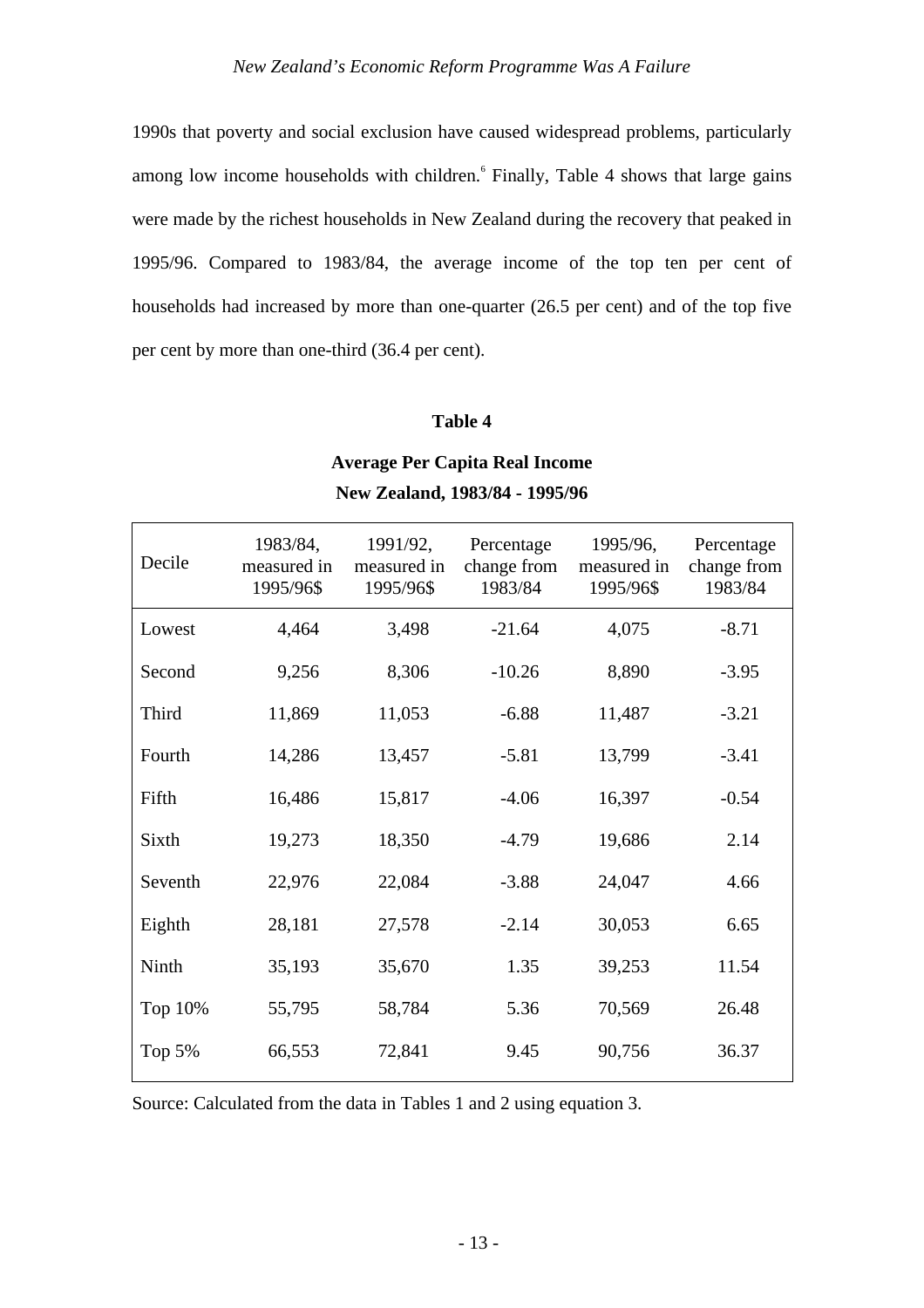#### **Conclusion**

Evans et al. (1996, p. 1895) concluded their review of New Zealand's reforms with the comment that 'New Zealand once again appears to be emerging as a laboratory from which results will animate economic debate and policy throughout the world'. This note reports from the laboratory that the experiment was a clear failure. During the transition stage of the reforms (1984-1992), for example, New Zealand's real gross domestic product remained virtually static while the Australian economy grew by three per cent per annum. After 1992, the New Zealand real growth rate recovered, but between 1992 and 1998 it was still almost a full percentage point below that of Australia. As a result, the New Zealand economy in 1998 was almost a quarter smaller than it would have been if it had grown at the same rate as the Australian economy after 1984. The cumulative loss of output between 1985 and 1998 implied by this counterfactual was more than NZ\$200 billion. Further, the costs of this sacrifice were disproportionately carried by those least able to afford it. Indeed, the bottom four deciles of New Zealand's income distribution experienced a fall in their average real per capita household income of between three and nine per cent between 1984 and 1996.

There is a joke in New Zealand that an economist is anyone who can say with a straight face, "I know things have turned out to be the opposite of what I predicted, but imagine how much worse it would have been if you hadn't followed my policy advice." This reflects the common practice of advocates for New Zealand's economic reform programme to say that outcomes such as those described above would have been worse if nothing had been done in 1984. The argument of this paper against this response is two-fold. First, the alternative in 1984 was not 'no reform' but rather to reform at a pace and to a degree more comparable with the rest of the OECD. Second, the statistics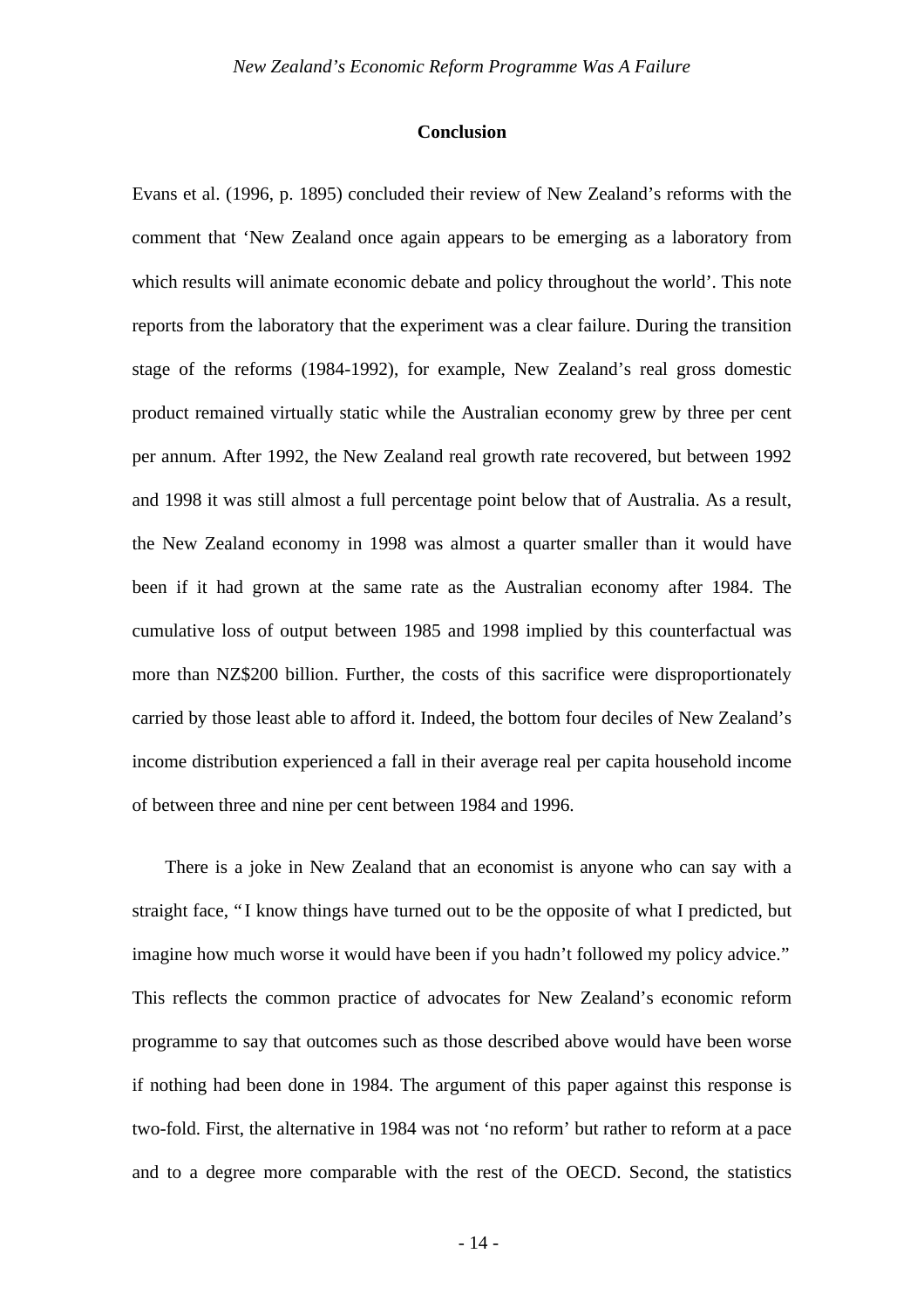presented here are simply too large to be dismissed in this manner. The criticism is not just that the New Zealand economy did not grow as quickly as expected, but also that it sacrificed up to *two and a quarter years worth of output* (and income) compared to its more orthodox trans-Tasman neighbour. Similarly, the criticism is not just that New Zealand's relative income distribution widened after 1984, but rather that the lowest income households (weighted by family size) experienced *substantial cuts* in their real purchasing power of up to 8.7 per cent between 1984 and 1996. The evidence in these statistics provides a clear *prima facie* case for the claim in this paper's title.

There is also sound economic theory that can be drawn upon to explain this result, in both classical and Keynesian economics. The extensive industrial restructuring that took place during the reforms involved large-scale destruction of capital that had few alternative uses—the closed freezing works and car assembly plants, for example. This must have had an impact on the growth of New Zealand's supply-side capacity. At different times after 1984, high unemployment, high interest rates, large cutbacks in government spending, and a high value of the New Zealand dollar produced slowdowns in private consumption expenditure, investment expenditure, public consumption expenditure and net export expenditure respectively. This must have had an impact on the growth of New Zealand's aggregate demand. New Zealand's experience of 'Big Bang' economic reform suggests that Australia and the rest of the OECD were sensible to implement their market liberalisation programmes more cautiously.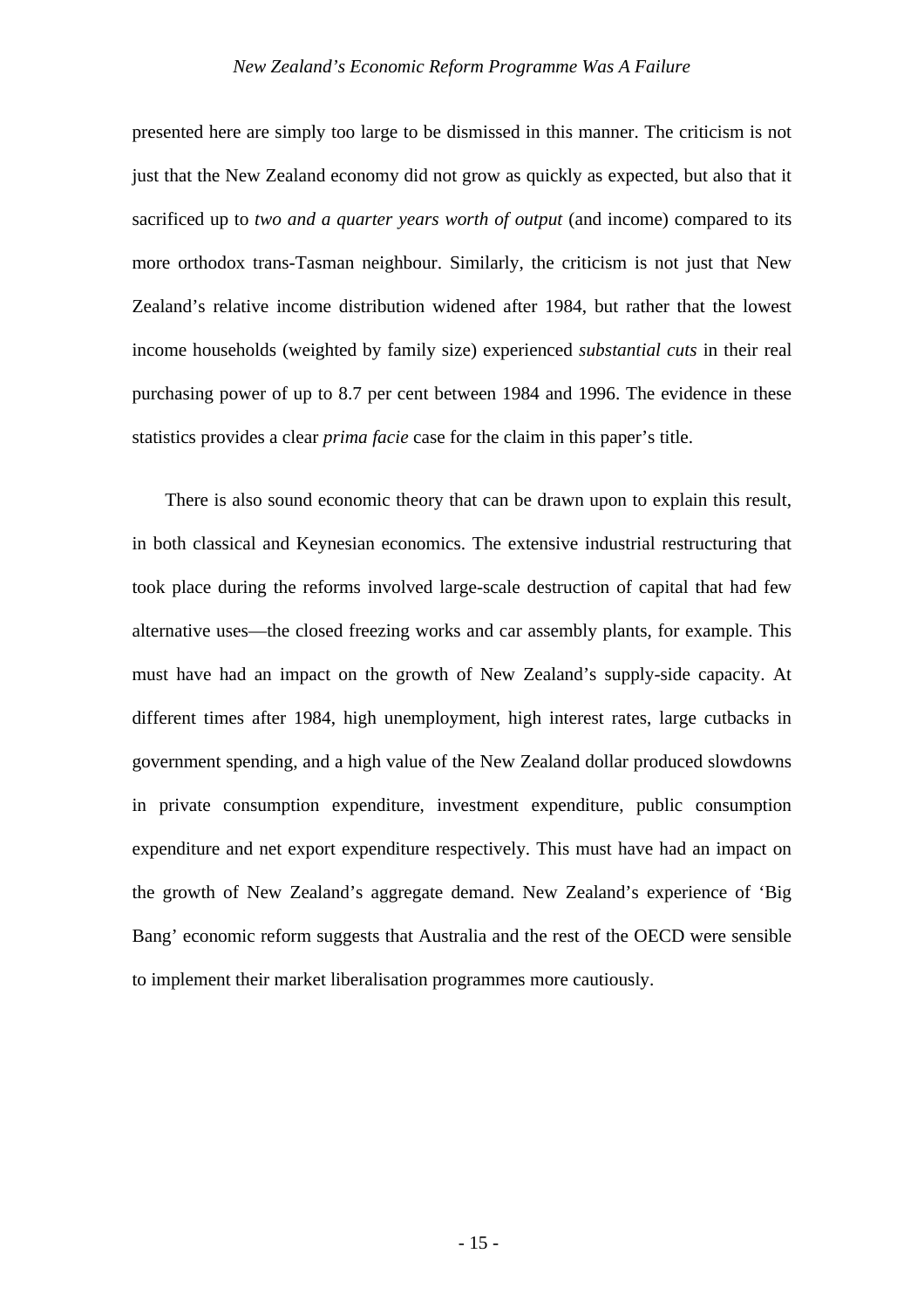### **Endnotes**

- 1 There have been criticisms by economists of particular aspects of the reforms; for example, there is widespread acceptance that in an ideal world the sequencing of reforms might have been improved, particularly by freeing up the labour market before liberalising financial markets (Buckle 1987; Spencer, 1990; Bollard, 1994; Evans et al., 1996; Hall, 1996; and Brash, 1998).
- <sup>2</sup> Note that the test proposed here is close to the traditional Pareto-efficiency criterion for policy evaluation; namely, that a policy change should make at least one person better off without making anyone worse off. A notable non-economist critic of the reform programme has argued that such an economics framework is too narrow, and that the reform programme should also be criticised for the 'social, democratic and cultural deficits' that emerged during the late 1980s and early 1990s (Kelsey, 1997).
- 3 See, for example, Saunders (1994), Stephens et al. (1995), Easton (1996), Podder and Chatterjee (1998), Statistics New Zealand (1999) and Stephens (1999). Some economists have argued that this may not be true for lifetime incomes; see especially Barker (1996) and Creedy (1997).
- <sup>4</sup> Both series are official data provided in seasonally adjusted form by the Australian Bureau of Statistics and Statistics New Zealand respectively. The Australian series begins in March 1977, but the New Zealand series does not begin until June that year—hence 1978 is adopted as the starting point for the comparison that follow.
- 5 This last observation has been the subject of critical comment in *The Economist* (6 March 1999, p. 78), which puts the blame on inappropriate monetary policy in New Zealand. Reform of the Reserve Bank of New Zealand to give it a sole statutory objective of maintaining price stability (in contrast to the Charter of the Reserve Bank of Australia which also allows an output stabilisation role) was, of course, one of the core components of New Zealand's reform programme.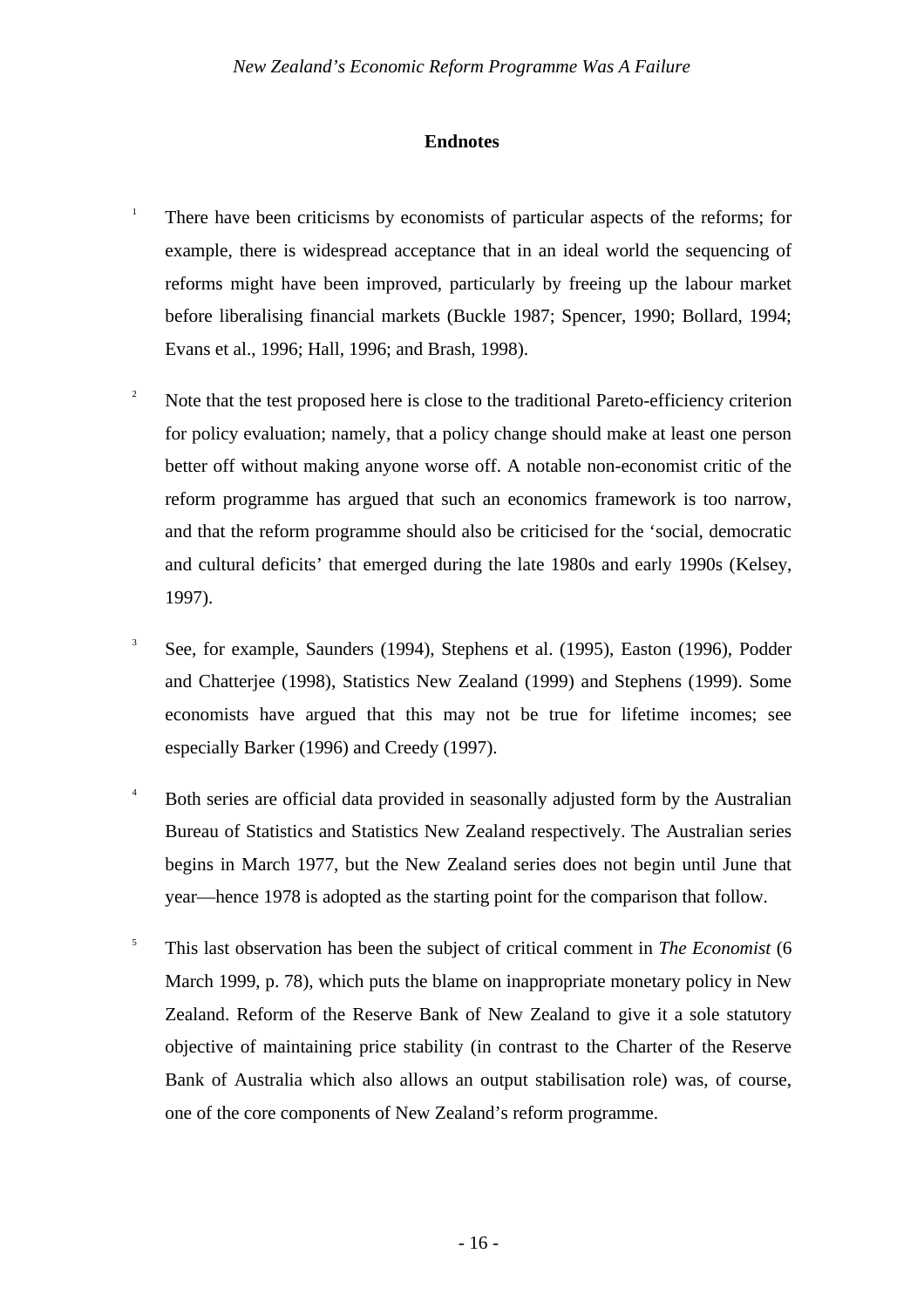6 Examples include *Neither Freedom Nor Choice* (People's Select Committee, Palmerston North, 1992), *Windows on Poverty* (Council of Christian Social Services, 1992), *Making Ends Meet* (Citizens Advice Bureaux, 1993), *Making Choices: Social Justice for our Times* (Church Leaders Social Justice Initiative, 1993), *Child Poverty in Aotearoa/New Zealand* (Council of Christian Social Services, 1992), and *Feeling Stretched: Women and Families in Transition* (West Auckland Women's Centre, 1994).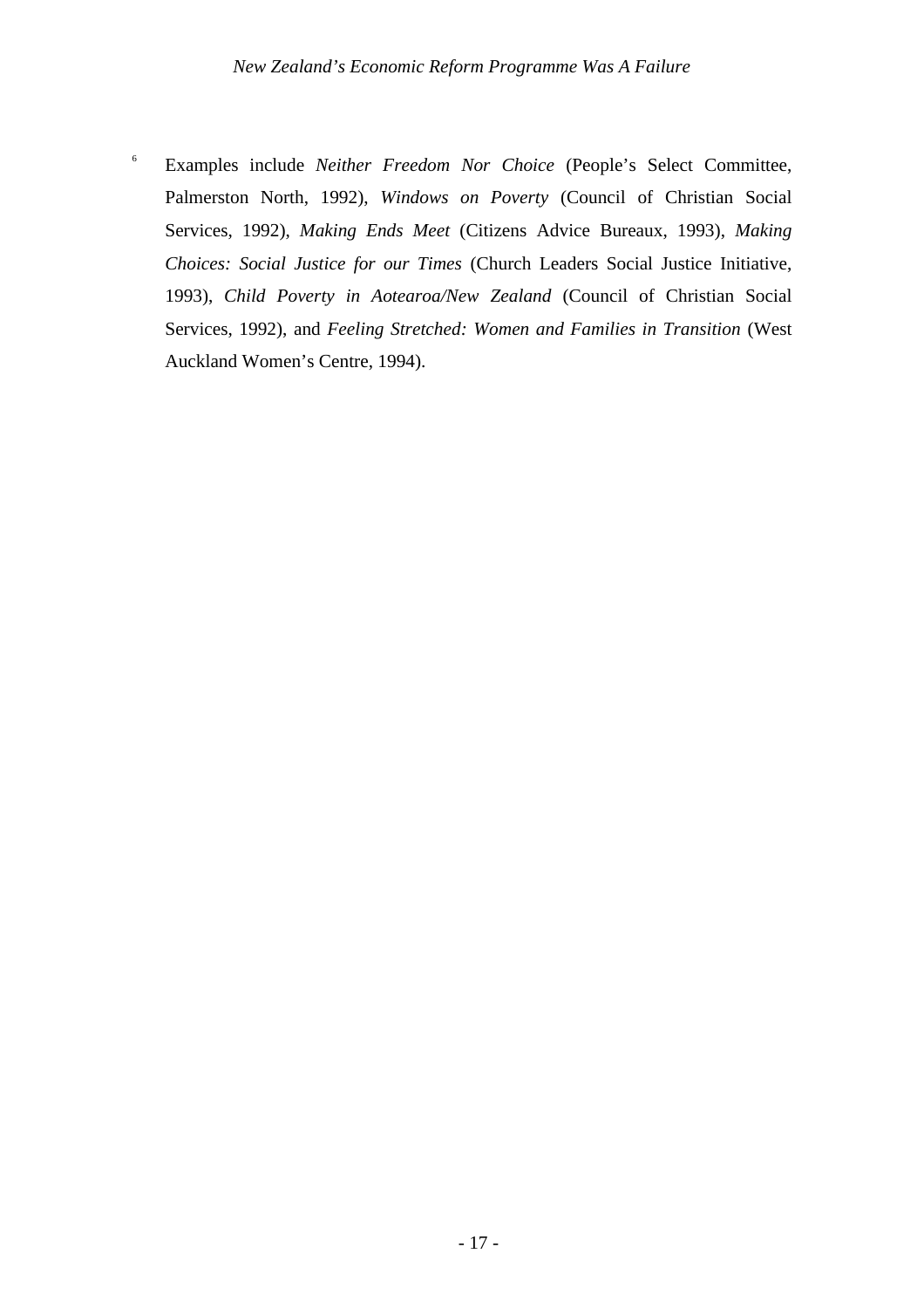#### **References**

- Barker, G. (1996) *Income Distribution in New Zealand*. Wellington: Institute of Policy Studies.
- Bollard, A. (1994) 'New Zealand.' In J. Williamson, Ed, *The Political Economy of Policy Reform*. Washington D.C.: Institute for International Economics.
- Brash, D. (1998) 'New Zealand's Economic Reforms: A Model for Change?' *Reserve Bank Bulletin*, 61(2) : 160-9.
- Buckle, R. A. (1987) 'Sequencing and the Role of the Foreign Exchange Market.' In A. Bollard and R. Buckle, Eds, *Economic Liberalisation in New Zealand*. Wellington: Allen and Unwin.
- Creedy, J. (1997) *Statics and Dynamics of Income Distribution in New Zealand*. Wellington: Institute of Policy Studies.
- Dalziel, P. (1998) 'New Zealand's Economic Reforms, 1984-95: Comment.' *Victoria Economic Commentaries*, 15(1) : 1-6.
- Dalziel, P. and R. Lattimore (1999) *The New Zealand Macroeconomy: A Briefing on the Reforms*. Auckland: Oxford University Press.
- Douglas, R. O. (1984) *Budget Speech and Annex*, 8 November 1984, Parliamentary Paper B6. Wellington: Government Printer.
- Easton, B. (1996) 'Income Distribution.' In B. Silverstone, A. Bollard and R. Lattimore, Eds, *A Study of Economic Reform: The Case of New Zealand*. Amsterdam: North Holland.
- Economic Monitoring Group (1989) *The Economy in Transition: Restructuring to 1989*. Wellington: New Zealand Planning Council.
- Evans, L., A. Grimes and B. Wilkinson with D. Teece (1996) 'Economic Reform in New Zealand 1984-95: The Pursuit of Efficiency.' *Journal of Economic Literature*, 34(4) : 1856-902.
- Evans, L., A. Grimes and B. Wilkinson (1998) 'Economic Reform in New Zealand: Response.' *Victoria Economic Commentaries*, 15(1) : 7-13.